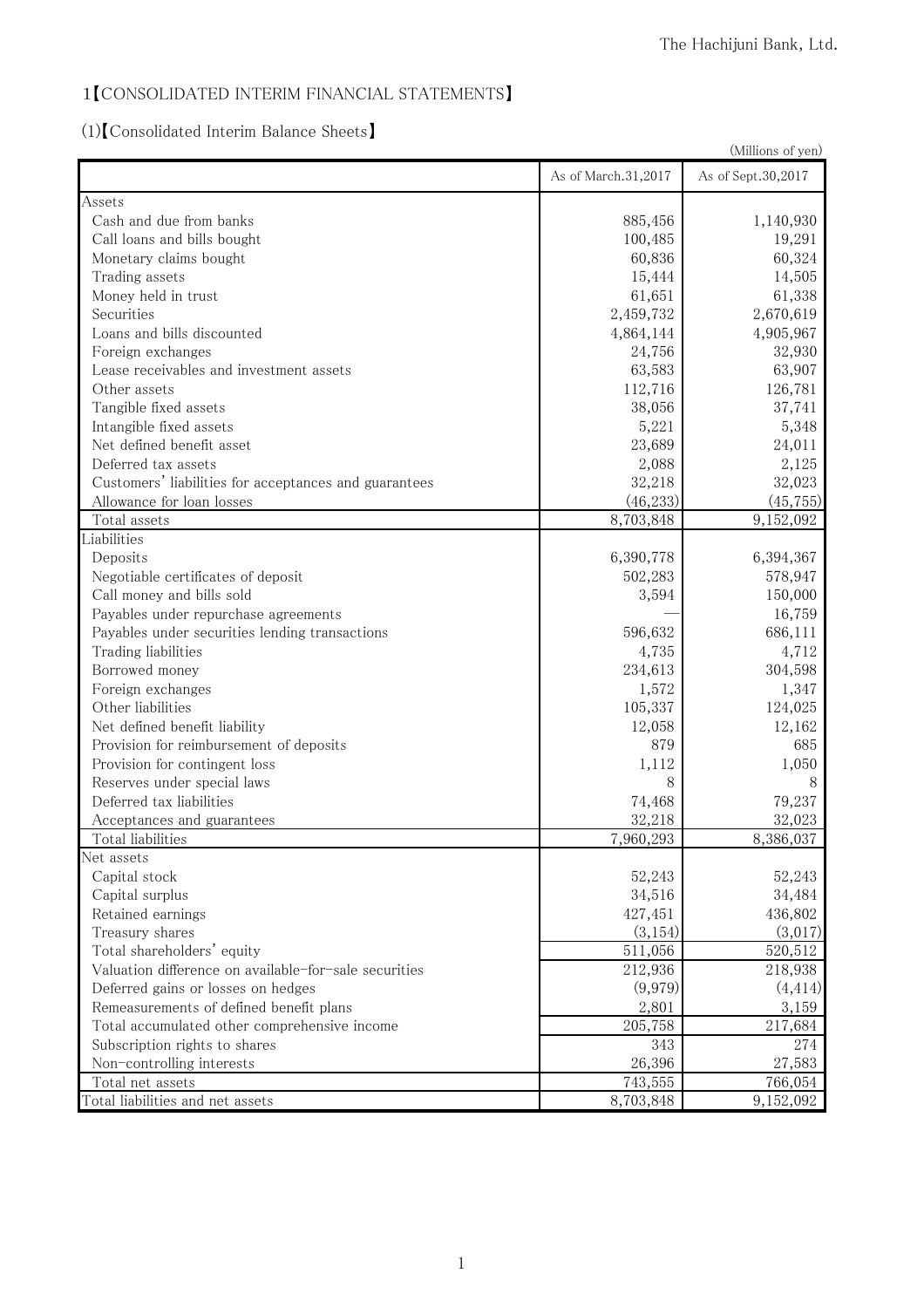### (2)【Consolidated Interim Statements of Income】

| (2) Consolidated lifterilli statements of income                     |                    | (Millions of yen)  |
|----------------------------------------------------------------------|--------------------|--------------------|
|                                                                      | For the six months | For the six months |
|                                                                      | ended Sept/30/16   | ended Sept/30/17   |
| Ordinary income                                                      | 100,815            | 91,055             |
| Interest income                                                      | 41,294             | 39,103             |
| Interest on loans and discounts                                      | 24,309             | 23,523             |
| Interest and dividends on securities                                 | 15,394             | 14,166             |
| Trust fees                                                           |                    |                    |
| Fees and commissions                                                 | 9,973              | 10,188             |
| Trading income                                                       | 624                | 1,127              |
| Other ordinary income                                                | 40,942             | 35,452             |
| Other income                                                         | 7,979              | 5,182              |
| Ordinary expenses                                                    | 81,068             | 70,843             |
| Interest expenses                                                    | 6,221              | 4,789              |
| Interest on deposits                                                 | 2,001              | 1,301              |
| Fees and commissions payments                                        | 3,464              | 3,500              |
| Other ordinary expenses                                              | 34,072             | 27,805             |
| General and administrative expenses                                  | 33,466             | 31,671             |
| Other expenses                                                       | 3,843              | 3,077              |
| Ordinary profit                                                      | 19,747             | 20,211             |
| Extraordinary income                                                 | $\overline{2}$     | $\left( \right)$   |
| Gain on disposal of non-current assets                               | 0                  | $\theta$           |
| Transfer from reserve for financial products transaction liabilities | $\overline{2}$     | 0                  |
| Extraordinary losses                                                 | 316                | 522                |
| Loss on disposal of non-current assets                               | 21                 | 50                 |
| Impairment loss                                                      | 295                | 472                |
| Profit before income taxes                                           | 19,433             | 19,688             |
| Income taxes $-$ current                                             | 5,470              | 6,490              |
| Income taxes - deferred                                              | 136                | (768)              |
| Total income taxes                                                   | 5,606              | 5,721              |
| Profit                                                               | 13,826             | 13,967             |
| Profit attributable to non-controlling interests                     | 651                | 562                |
| Profit attributable to owners of parent                              | 13,174             | 13,405             |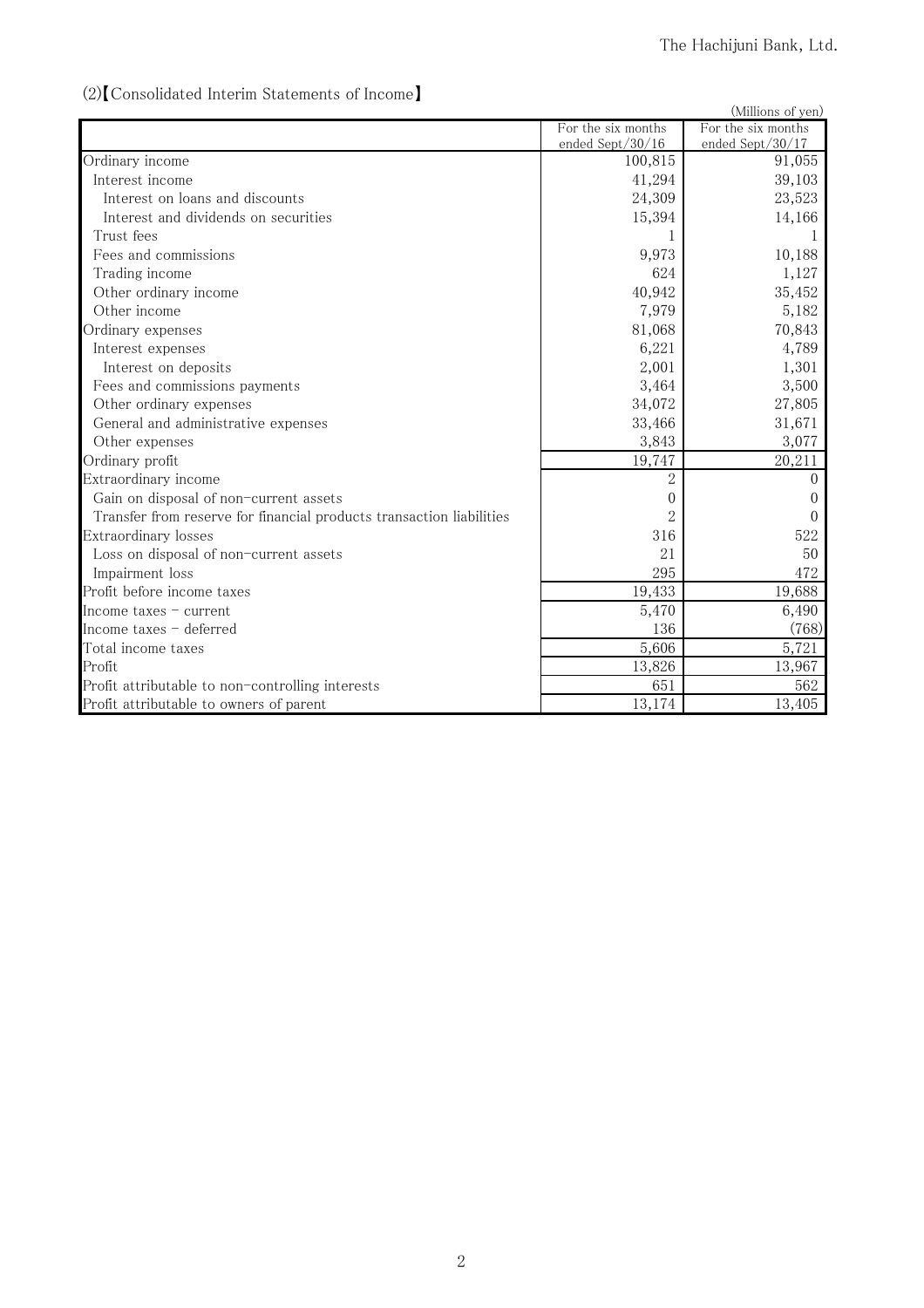### (3)【Consolidated Interim Statements of Comprehensive Income】

| von Consonuated meeting platements of Comprendition Cheome     |                     |                     |
|----------------------------------------------------------------|---------------------|---------------------|
|                                                                |                     | (Millions of yen)   |
|                                                                | For the six months  | For the six months  |
|                                                                | ended Sept $/30/16$ | ended Sept $/30/17$ |
| Profit                                                         | 13,826              | 13,967              |
| Other comprehensive income                                     | (318)               | 12,570              |
| Valuation difference on available-for-sale securities          | (6,221)             | 6,654               |
| Deferred gains or losses on hedges                             | 5,078               | 5,565               |
| Remeasurements of defined benefit plans, net of tax            | 823                 | 350                 |
| Comprehensive income                                           | 13,507              | 26,537              |
| Comprehensive income attributable to                           |                     |                     |
| Comprehensive income attributable to owners of parent          | 12,777              | 25,330              |
| Comprehensive income attributable to non-controlling interests | 729                 | 1,206               |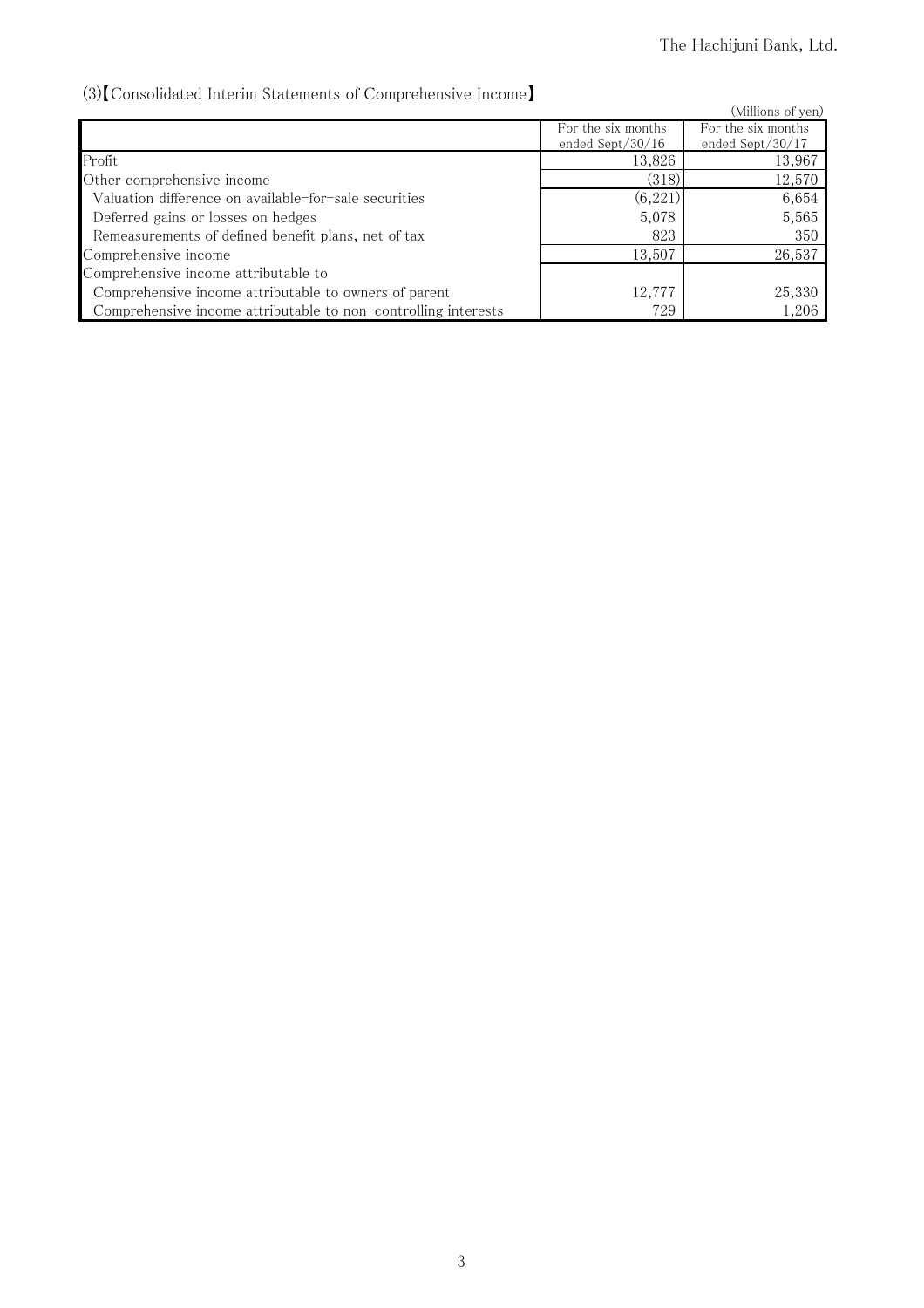#### 2【NON-CONSOLIDATED INTERIM FINANCIAL STATEMENTS】

# (1)【Non-consolidated Interim Balance Sheets】

| \17\\1\011 \COHSOH\\attCu HItCHIHI DalaHCC OHCCtS                                      |                     | (Millions of yen)  |
|----------------------------------------------------------------------------------------|---------------------|--------------------|
|                                                                                        | As of March.31,2017 | As of Sept.30,2017 |
| Assets                                                                                 |                     |                    |
| Cash and due from banks                                                                | 870,307             | 1,127,865          |
| Call loans                                                                             | 100,485             | 19,291             |
| Monetary claims bought                                                                 | 60,836              | 60,324             |
| Trading assets                                                                         | 15,444              | 14,505             |
| Money held in trust                                                                    | 61,651              | 61,338             |
| Securities                                                                             | 2,465,065           | 2,673,984          |
| Loans and bills discounted                                                             | 4,910,882           | 4,955,109          |
| Foreign exchanges                                                                      | 24,756              | 32,930             |
| Other assets                                                                           | 88,021              | 99,945             |
| Other                                                                                  | 88,021              | 99,945             |
| Tangible fixed assets                                                                  | 30,228              | 29,867             |
| Intangible fixed assets                                                                | 4,816               | 5,021              |
| Prepaid pension cost                                                                   | 17,474              | 17,243             |
| Customers' liabilities for acceptances and guarantees                                  | 32,218              | 32,023             |
| Allowance for loan losses                                                              | (39, 856)           | (38,960)           |
| Total assets                                                                           | 8,642,332           | 9,090,490          |
| Liabilities                                                                            |                     |                    |
| Deposits                                                                               | 6,401,969           | 6,405,666          |
| Negotiable certificates of deposit                                                     | 515,883             | 594,097            |
| Call money                                                                             | 3,594               | 150,000            |
| Payables under repurchase agreements<br>Payables under securities lending transactions | 596,632             | 16,759<br>686,111  |
| Trading liabilities                                                                    | 4,735               | 4,712              |
| Borrowed money                                                                         | 226,963             | 296,623            |
| Foreign exchanges                                                                      | 1,572               | 1,347              |
| Other liabilities                                                                      | 83,202              | 103,762            |
| Income taxes payable                                                                   | 3,624               | 4,712              |
| Lease obligations                                                                      | 1,395               | 1,631              |
| Asset retirement obligations                                                           | 16                  | 16                 |
| Other                                                                                  | 78,166              | 97,402             |
| Provision for retirement benefits                                                      | 9,746               | 9,969              |
| Provision for reimbursement of deposits                                                | 879                 | 685                |
| Provision for contingent loss                                                          | 1,112               | 1,050              |
| Deferred tax liabilities                                                               | 72,473              | 76,811             |
| Acceptances and guarantees                                                             | 32,218              | 32,023             |
| Total liabilities                                                                      | 7,950,983           | 8,379,620          |
| Net assets                                                                             |                     |                    |
| Capital stock                                                                          | 52,243              | 52,243             |
| Capital surplus                                                                        | 32,601              | 32,570             |
| Legal capital surplus                                                                  | 29,609              | 29,609             |
| Other capital surplus                                                                  | 2,992               | 2,961              |
| Retained earnings                                                                      | 406,979             | 415,126            |
| Legal retained earnings                                                                | 47,610              | 47,610             |
| Other retained earnings                                                                | 359,368             | 367,515            |
| Reserve for advanced depreciation of non-current assets                                | 920                 | 920                |
| General reserve                                                                        | 327,600             | 344,600            |
| Retained earnings brought forward                                                      | 30,848              | 21,995             |
| Treasury shares                                                                        | (3, 154)            | (3,017)            |
| Total shareholders' equity                                                             | 488,669             | 496,921            |
| Valuation difference on available-for-sale securities                                  | 212,314             | 218,088            |
| Deferred gains or losses on hedges                                                     | (9,979)             | (4, 414)           |
| Total valuation and translation adjustments                                            | 202,335             | 213,674            |
| Subscription rights to shares                                                          | 343                 | 274                |
| Total net assets                                                                       | 691,348             | 710,870            |
| Total liabilities and net assets                                                       | 8,642,332           | 9,090,490          |